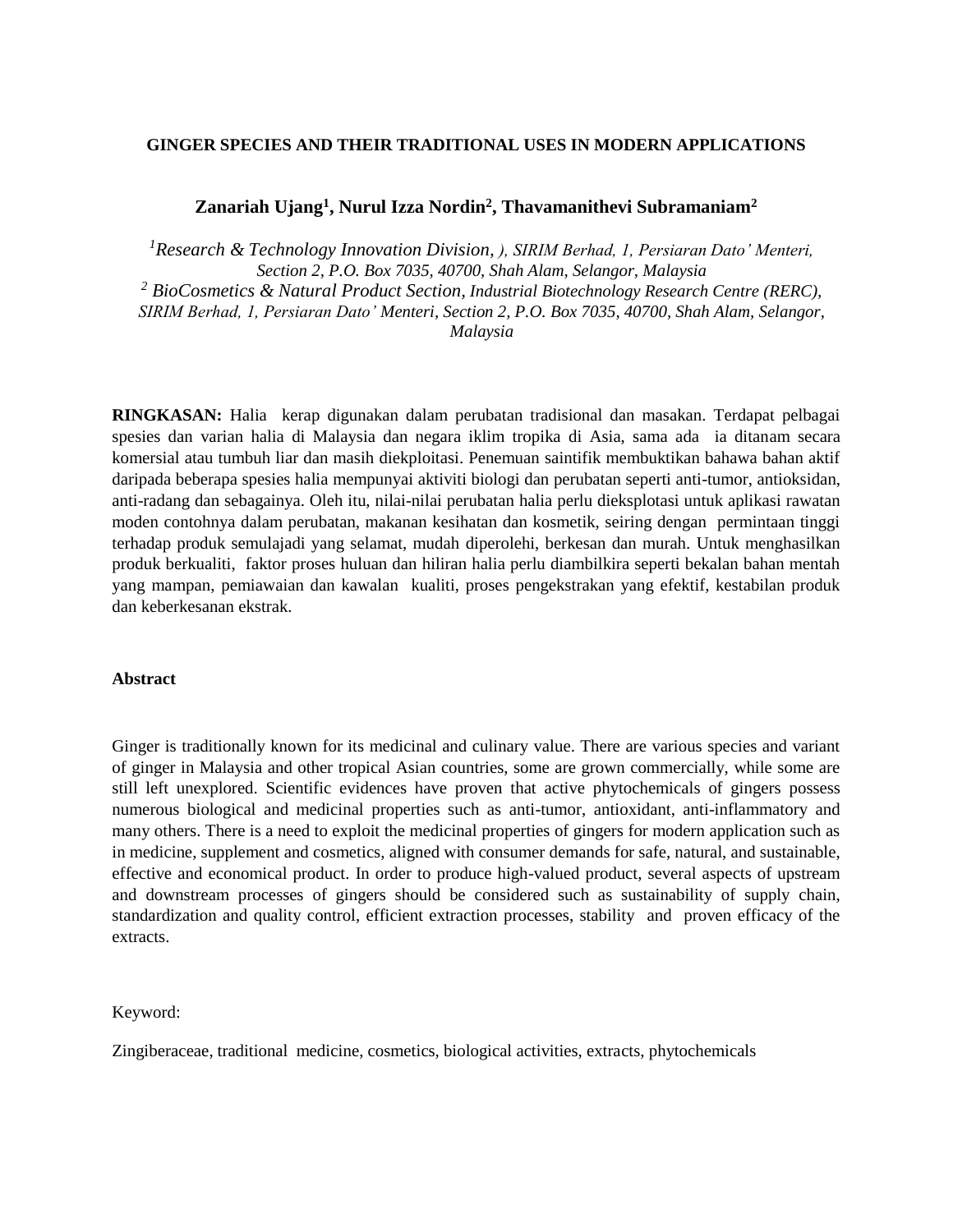#### **INTRODUCTION**

The family *Zingiberaceae* are readily differentiated from other families in the order Zingiberales by its aromatic property and is the most diverse in terms of its utilization. The pantropical *Zingiberaceae* is the largest family in the order Zingiberales with 53 genera and over 1200 species (John Kress *et al*., 2002). Zingiberales currently has within it, eight families of which, the *Zingiberaceae* or ginger family is one of the largest families and is predominantly found in tropical Asia. Of the approximately 1200 species of plants found in the Ginger family, about 1000 occur in tropical Asia.

*Zingiberaceae* have been reported to be useful as food, traditional medicine, spice, condiment, dye and flavour. These are perennial aromatic herbs which form part of the undergrowth flora of tropical and subtropical forests with orchid like flowers. More than 150 wild and cultivated zingiberaceous species have been reported for Peninsular Malaysia and 40-50 species have been widely utilized for various purposes (Larsen *et al*.,1999).

Rhizomes of ginger plants have been widely used as spices or condiments (Larsen *et al*.,1999). Rhizomes are eaten raw or cooked as vegetables and used for flavouring food. Major commercially cultivated species are *Zingiber officinale*, *Curcuma longa*, and *Alpinia galanga*. As traditional medicine, rhizomes of ginger plants are consumed by women during ailment, illness and confinement. Rhizomes are also taken as carminatives for relieving flatulence. Leaves of ginger plants have also been used for food flavouring and in traditional medicine.

# **TRADITIONAL USE OF GINGERS**

Many species of gingers have been reported to be used traditionally as herbal medicines and general wellness. In Okinawa, Japan, leaves of *Alpinia zerumbet* are sold as herbal tea, and are commonly used to flavour noodles and to wrap rice cakes. The hypotensive, diuretic, and antiulcerogenic properties of tea from *A. zerumbet* leaves have been reported (Mpalantinos *et al*.,1998).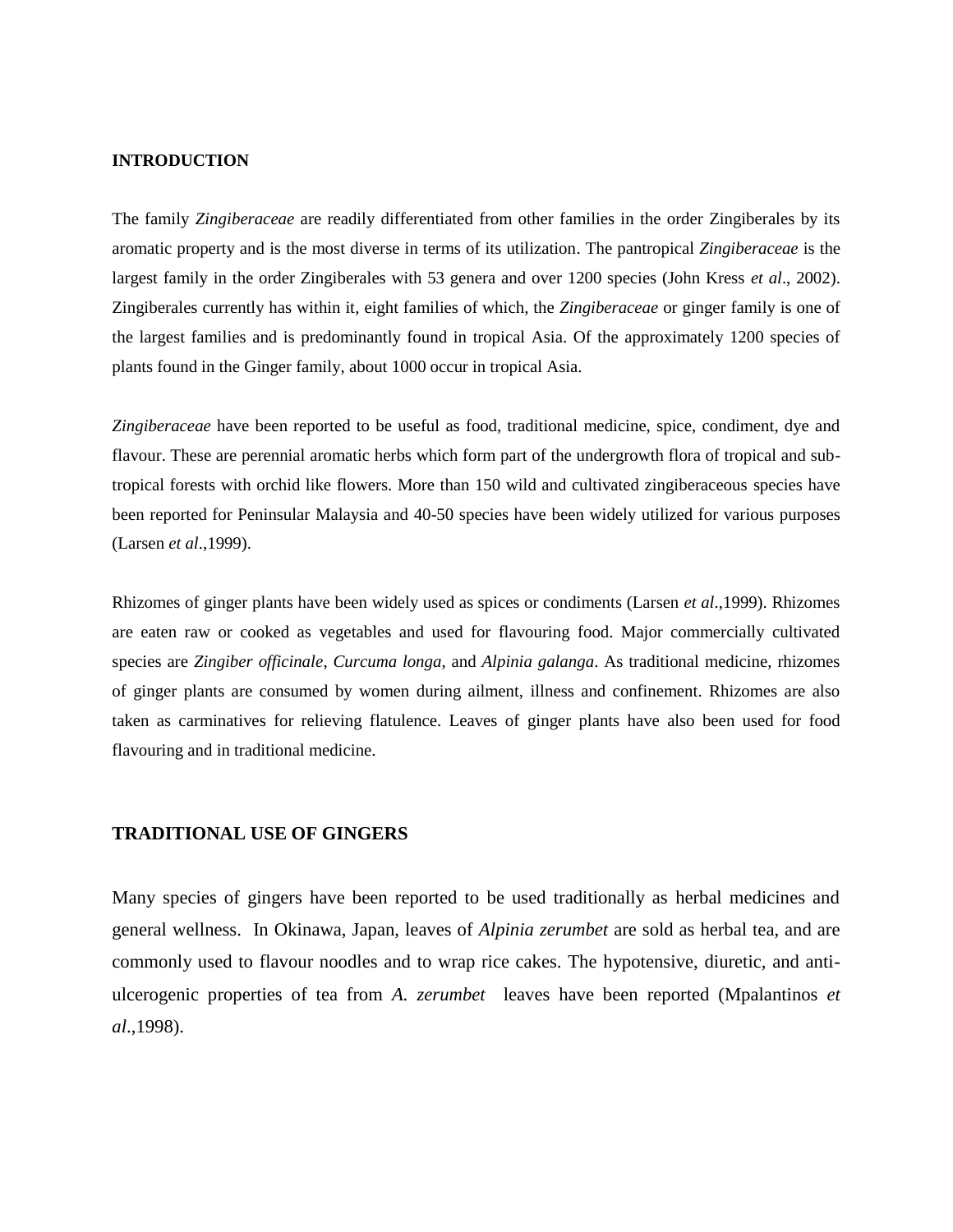In Peninsular Malaysia, boiled leaves of *Hedychium* species are eaten for indigestion (Ibrahim *et al*.,2001). Leaves are sometimes eaten with betel nut to ease abdominal pain. In Thailand, boiled leaves of *Hedychium coronarium* are applied to relieve stiff and sore joints. Traditionally, leaves of *Elettariopsis latiflora* have been used to relieve flatulence, to improve appetite and as an antidote to poisons ( Lim *et al*., 2003)

Lengkuas (*Alpinia galanga* also called greater galangal) is also one of the most widely used herbals, especially in culinary in Asian continent and more specifically in south and southeast Asia. Similar to ginger, the rhizomes of lengkuas also finds its applications in traditional medicine (Yang *et al*., 1999), and several bioactive compounds are reported from it (Janssen *et al*., 1985; Itokawa *et al*., 1987; Kondo *et al*., 1993; Zheng *et al*.,1993)

*Zingiber officinale* or the common gingeris one of thetraditional folk medicinal plants that have been used for over 2000 years by Polynesians for treating diabetes, high blood pressure, cancer, fitness and many other illnesses (Tepe *et al*., 2006).

*Zingiber montanum* Koenig syn. *Zingiber cassumunar* Roxb. is native to India. It is known as bonglai in Peninsular Malaysia, bangle in Java and plai in Thailand. This plant is highly valued for its medicinal properties. *Zingiber cassumunar* Roxb. synonyms, *Zingiber purpureum* Rosc., *Zingiber cliffordiae*, *Zingiber montanum* (J. König) Theilade is used in folk medicine for the treatment of conditions such as inflammation, sprains, rheumatism, muscular pain, wounds and asthma, and as a mosquito repellant, a carminative, a mild laxative and an antidysenteric agent, cough and used as a cleansing solution for skin diseases (Oliveros *et al*.,1996). In Malaysia, the rhizome is used for post-natal treatment, swelling and rheumatism. In Thailand they are applied for joint pain, intestinal disorders and numb feet (Sirirugsa, 1998).

Torch ginger (*Etlingera elatior*), which is locally known in Malaysia as "kantan" is a species native to Sumatera, Indonesia and widely cultivated throughout the tropics. In Peninsular Malaysia, the plant is cultivated for its young flower shoots, which can be eaten raw and used to flavor local dishes (Abdelmageed *et al*., 2011). Torch ginger (*Etlingera elatior*) is a popular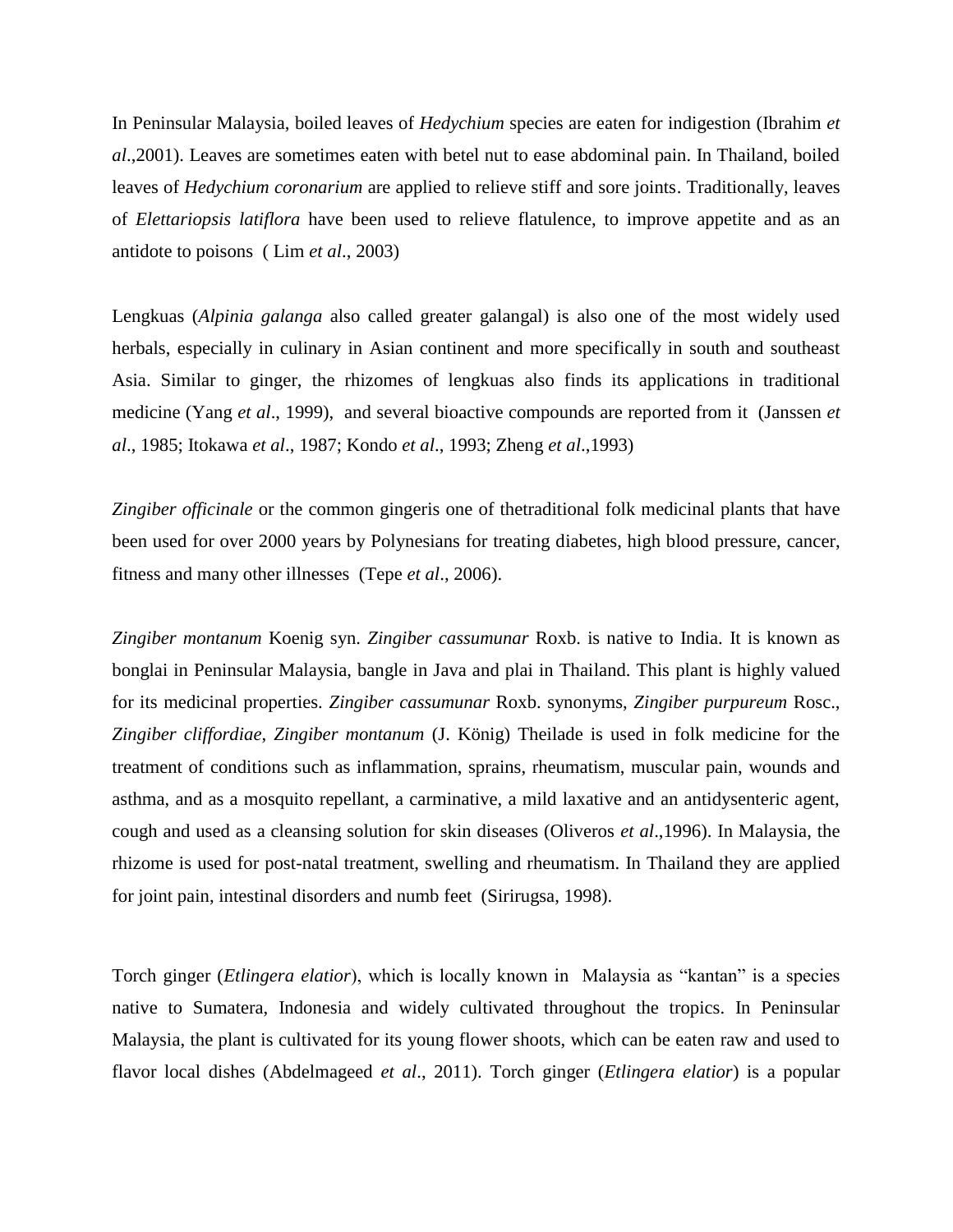plant in South-East Asia wherein their inflorescences are traditionally used for culinary and medicinal purposes.

*Boesenbergia rotunda* (L.) Mansf. Kulturpfl. (syn. *Boesenbergia pandurata* (Robx.) Schltr.), locally known inThailand as kra-chai, is a perennial herb belonging to the Zingiberaceae family. It is also known as 'temu kunci' in Malaysia. *Boesenbergia rotunda* is the most abundant *Boesenbergia* species in Malaysia. . It is commonly used in Southeast Asia as a food ingredient, a folk medicine for the treatment of several diseases such as aphthous ulcer, dry mouth, stomach discomfort, leucorrhea and dysentery. The rhizomes are given as tonics, to women in mixtures after childbirth; added into lotions for rheumatism and muscular pains, and into pastes for application to the body after confinement (Burkill, 1935).

The *Zingiberaceae* plant, *Alpinia conchigera* Griff. is a herbaceous perennial, 2.5 feet tall, widely cultivated in China, India and Southeast Asian countries such as Thailand, Indonesia, and Malaysia. In Malaysia, it is known locally as 'lengkuas ranting', 'lengkuas kecil', 'lengkuas padang', 'lengkuas getting' or 'chengkenam' (Janssen *et al*., 1985; Burkill, 1966). The rhizome of *Alpinia conchigera* has been extensively used as a spice for flavoring food, as well as in Thai traditional medicine for the treatment of various diseases such as skin disease, venereal disease, and bronchitis, or as an appetizer, digestive stimulant, analgesic and anti-inflammatory treatment in Vietnam (Vo, *et al*.,1997). This plant has also been reported to have gastroprotective effects (Yutana *et al*., 2008). It has been used as a condiment in the northern states of Peninsular Malaysia and occasionally in traditional medicine to treat fungal infections. (Ichikawa *et al*., 2005) This plant has been well studied for its potential to treat human breast carcinoma cells (Campbell *et al*., 2007), human T cell lymphoma (Ichikawa *et al*., 2005) and in the inhibition of tumor promoter-induced Epstein-Barr virus Kondo *et al*., 1993.

*Z. zerumbet*, commonly known as the pineconeor shampoo ginger, is a perennial, tuberous root herb plant that can be found growing naturally in damp, shaded partsof the lowland or hill slopes, as scattered plants or thickets. It is known by various names, for example, "*Lempoyang*" (Malaysia and Indonesia), "*Ghatian*" and "*Yaiimu*" (India),"*Jangli adha*" (Bangladesh), "*Awapuhi*" (Hawaii), "*Zurunbah*"(Arab), "*Hong qiu jiang*" (China), and "*Haeo dam*" or"*Hiao*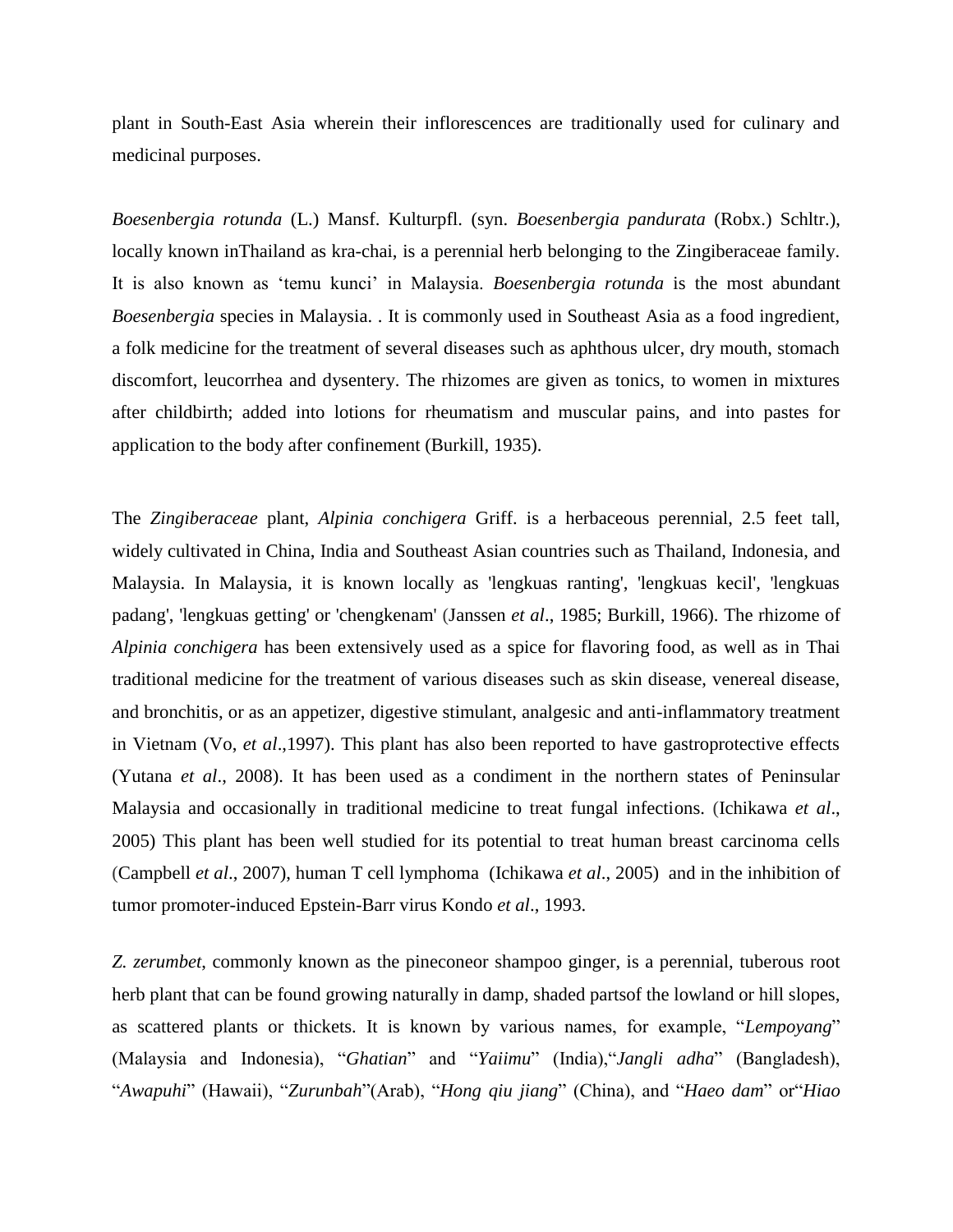*dam*" (Northern Thailand) (Huang *et al*., 2005; Bhuiyan *et al*.,2009; Zakaria *et al*.,2010;Tushar *et al*., 2010).

This herbal plant isbelieved to be native to India and the Malaysian Peninsula,and since it has been cultivated for so long in so manyplaces throughout Southeast Asia, the Pacific, and Oceania,it became uncertain as to where the plant had originated. *Z.zerumbet* has also been claimed to be introduced throughout the Pacific by the ancient Polynesian settlers (Vimala *et al*.,1999).

Some of the traditional usages of *Zingiber Zerumbet* as botanical medicine include the treatment of inflammation, fever, toothache, indigestion, constipation, diarrhea, severe sprains, and to relieve pain, as well as antispasmodic, antirheumatic, and diuretic agents (Bhuiyan *et al*.,2009; Zakaria *et al*.,2010 Sulaiman *et al*.,2010; W. Wutthithamavet *et al*.,1997)

### **SCIENTIFIC EVIDENCE AND STUDIES CONDUCTED ON GINGER SPECIES**

Several studies have revealed that the members of the *Zingiberaceae* family consist of a wide variety of active phytochemicals and possess antioxidative, anti-inflammatory, anticancer and anti-tumour promoting activity (Ling *et al*., 2005). *Zingiber officinale* contains a number of antioxidants such as beta-carotene, ascorbic acid, terpenoids, alkaloids, and polyphenols such as flavonoids, flavones glycosides, rutin, *etc.* (Bartley *et al*., 2000). Easily cultivable, *Zingiber officinale* with its wide range of antioxidants can be a major source of natural or phytochemical antioxidants (Stoilova *et al*., 2007). Although various extracts are obtained from ginger, it is the  $CO<sub>2</sub>$  extracts that are richest in polyphenol compounds and have a composition that closely resembles that of the rhizomes (Shati *et al*., 2009). Total flavonoids and some flavonoid components including quercetin, rutin, catechin, epicatechin, kaempferol and naringenin were extracted from the leaves and rhizomes of two varieties of *Zingiber officinale* planted in Malaysia (Halia Bentong and Halia Bara) (Ali *et al*., 2010). Results suggested a good flavonoid content and antioxidant activity potential in ginger leaves at 8 weeks after planting. The leaves of these ginger varieties could be useful for both food flavourings and in traditional medicine.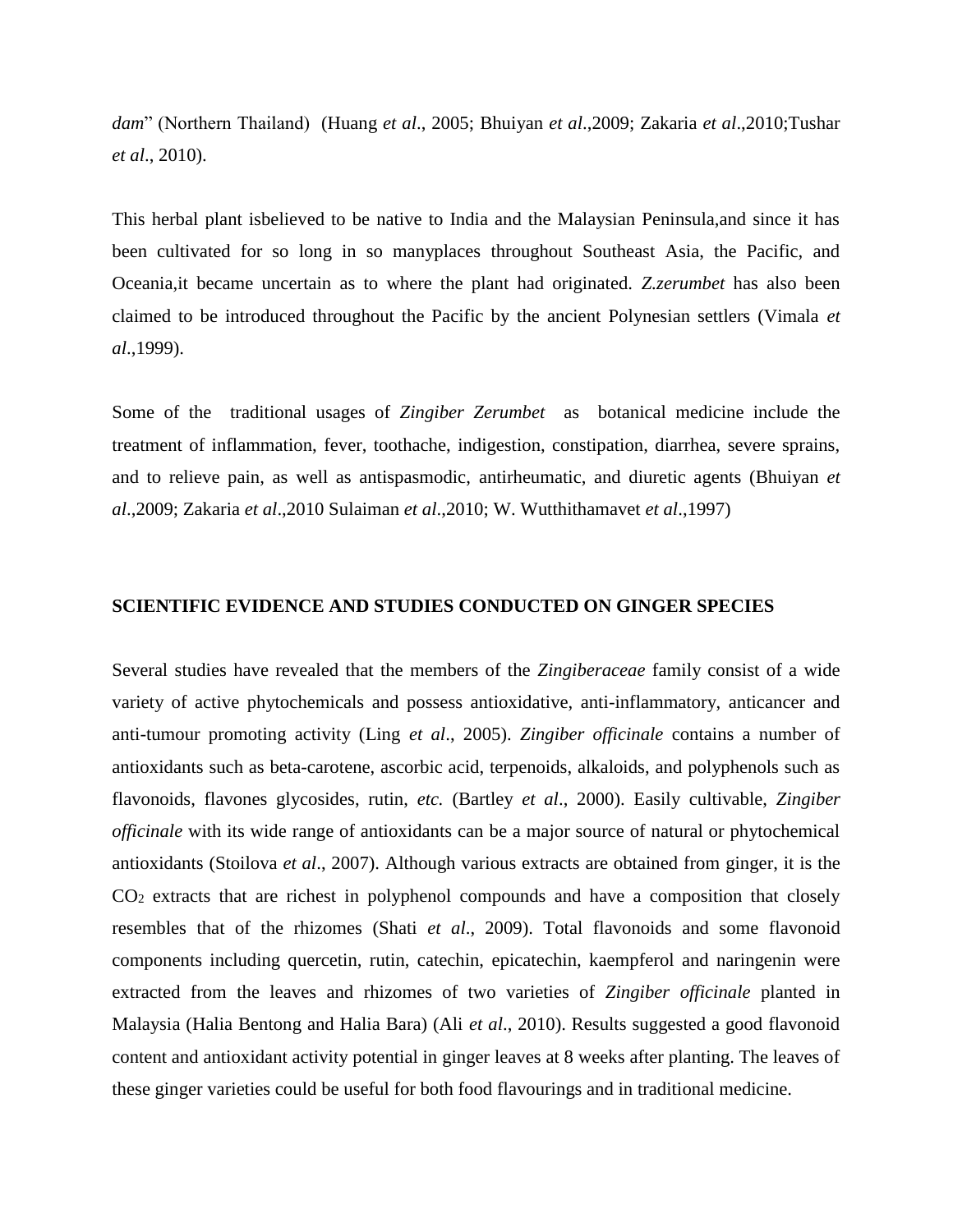*Zingiber officinale* has been reported as detoxifying agent against alcohol abuse (Shati *et al.*, 2009) and bromobenzene intoxication (El-Sharaky *et al*., 2009; Matsuda *et al*., 2009 and Habib *et al*., 2008) and it has been studied for its antidiabetic, anti-hyperlipidimic and hepatic anticancer effect. *Zingiber officinale* acts as a nutraceutical agent against liver fibrosis as reported by Motawi *et al*., 2011. The common ginger has been listed in ''Generally Recognized as Safe'' (GRAS) document of the US FDA, where a dose of 0.5-1.0 g of ginger powder ingested 2-3 times for periods ranging from 3 months to 2.5 years did not cause any adverse effects (Langner *et al*., 1998).

*Zingiber montanum* were reported to have anti-fungal, anti-inflammatory, analgesic and antioxidant activity. This probably is due to the presence of certain secondary metabolites such as zerumbone, curcuminoid and (E)-1-(3,4-dimethoxyphenyl)but-1-ene (Kishore *et al*., 1992; Ozaki *et al*., 1991; Habshah *et al*., 2000)

*Z. cassumunar* essential oil was found to exhibit absolute fungitoxic activity (Tripathi *et al.*, 2008). A number of pure compounds isolated from the plants have been shown to possess anti microbial activity (Habshah *et al*., 2000, Giwanon *et al*., 2000) topical and oral antiinflammatory (Jitoe *et al*.,1994; Pongprayoon *et al*.,1997) antioxidative activity (Habshah *et al*., 2000; Jitoe *et al*.,1994; Pongprayoon *et al*.,1997) and antihistaminic effect (Piromrat *et al*., 1986) as well as activity as a smooth-muscle relaxant (Kanjanapothi *et al*., 1987) rhizome oil of *Z. cassumunar* Roxb. from Malaysia was found to exhibit high activity against yeasts ( Bin *et al*., 2003)

As regards to its biological activities, *Boesenbergia rotunda* exhibits antimutagenic, antitumour, antibacterial, antifungal, analgesic, antipyretic, antispasmodic, anti-inflammatory and insecticidal activities (Cheenpracha *et al*., 2005). Previous investigations have revealed the isolation of pinostrobin , pinocembrin , cardamonin , alpinetin and Boesenbergin A from the rhizomes of *Boesenbergia rotunda* (Jaipetch *et al*., 1982; Mongkolsuk *et al.,* 1964), in which 2-D NMR technique was used for the structure elucidation of Boesenbergin A to complement the data reported previously (Cheenpracha *et al*., 2005 Mahidol *et al*., 1984).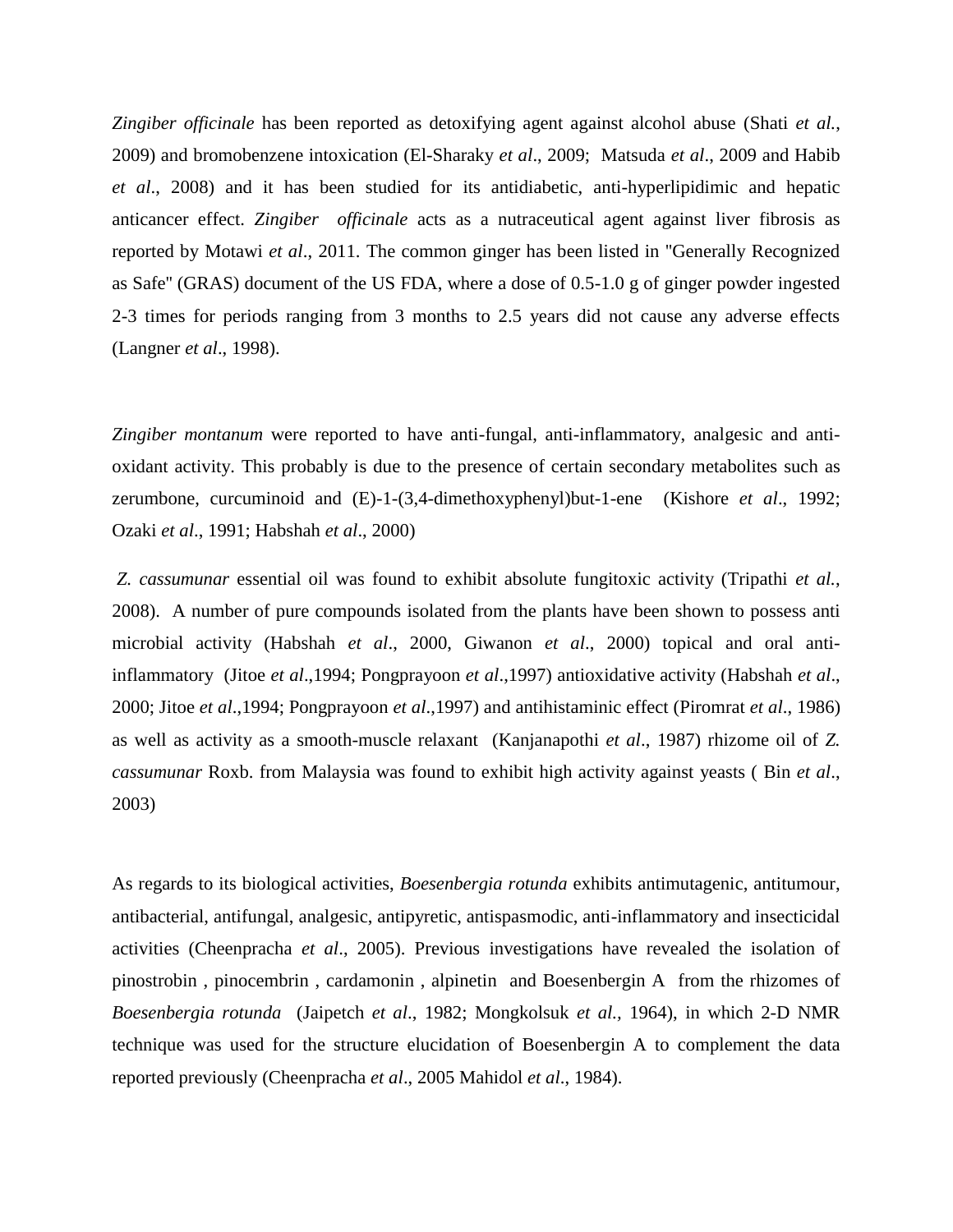Reports available have shown torch ginger, *Etlingera elatior* to exhibit rich antioxidant, anticancer and antimicrobial activities. (Chan *et al*., 2007; Chan *et al*., 2008; Habsah *et al*., 2005). Chan *et al*. 2007 reported that, of 26 ginger species, *Etlingera* species had the highest phenolic content and radical activity compared to other *Zingiberaceae* species and further stated that the leaves of *E. elatior* had the most outstanding antioxidant properties among five *Etlingera*  species investigated. The inflorescence of torch ginger (*Etlingera elatior* Jack) was analyzed toidentify its nutritional and anti-nutritional contents (Jeevani *et al*., 2011). The presence of significant amount of protein, fiber, and fatty acids and minerals confirm the usefulness of torch ginger inflorescence as a potential functional food and could be further explored in new food products and formulations.

Rhizomes of gingers have been reported to have tyrosinase inhibition properties (Chan *et al*., 2008). The depigmentation activity of extracts of *Curcuma xanthorrhiza* and *Zingiber zerumbet* have been reported (Zanariah *et al*., 2005). Skin-lightening cosmeceutical products were recently developed from rhizomes of gingers from the species *Curcuma xanthorrhiza* and *Zingiber zerumbet* (Rozanida *et al*., 2005)

The anti-inflammatory profile of intraperitoneally administered aqueous of *Zingiber zerumbet* and ethanol extract of *Zingiber zerumbet* at the doses of 25–100 mg/kg, against prostaglandin-E2-(PGE2-) induced paw edema test has been reported earlier by Somchit and Nur Shukriyah (Nhareet *et al*., 2003). The methanolic extract of *Zingiber zerumbet*, was shown to inhibit platelet-activating factor (PAF) receptor-binding effects using rabbit platelets (Jantan *et al*., 2005).

#### **GINGER SPECIES FOR COSMETIC APPLICATIONS**

The cosmetics industry is, probably, one of the most profitable industries worldwide. There is a trend in the cosmetics industry to produce new products having also certain medicinal effects. Another common trend is the use of natural ingredients as raw materials instead of synthetic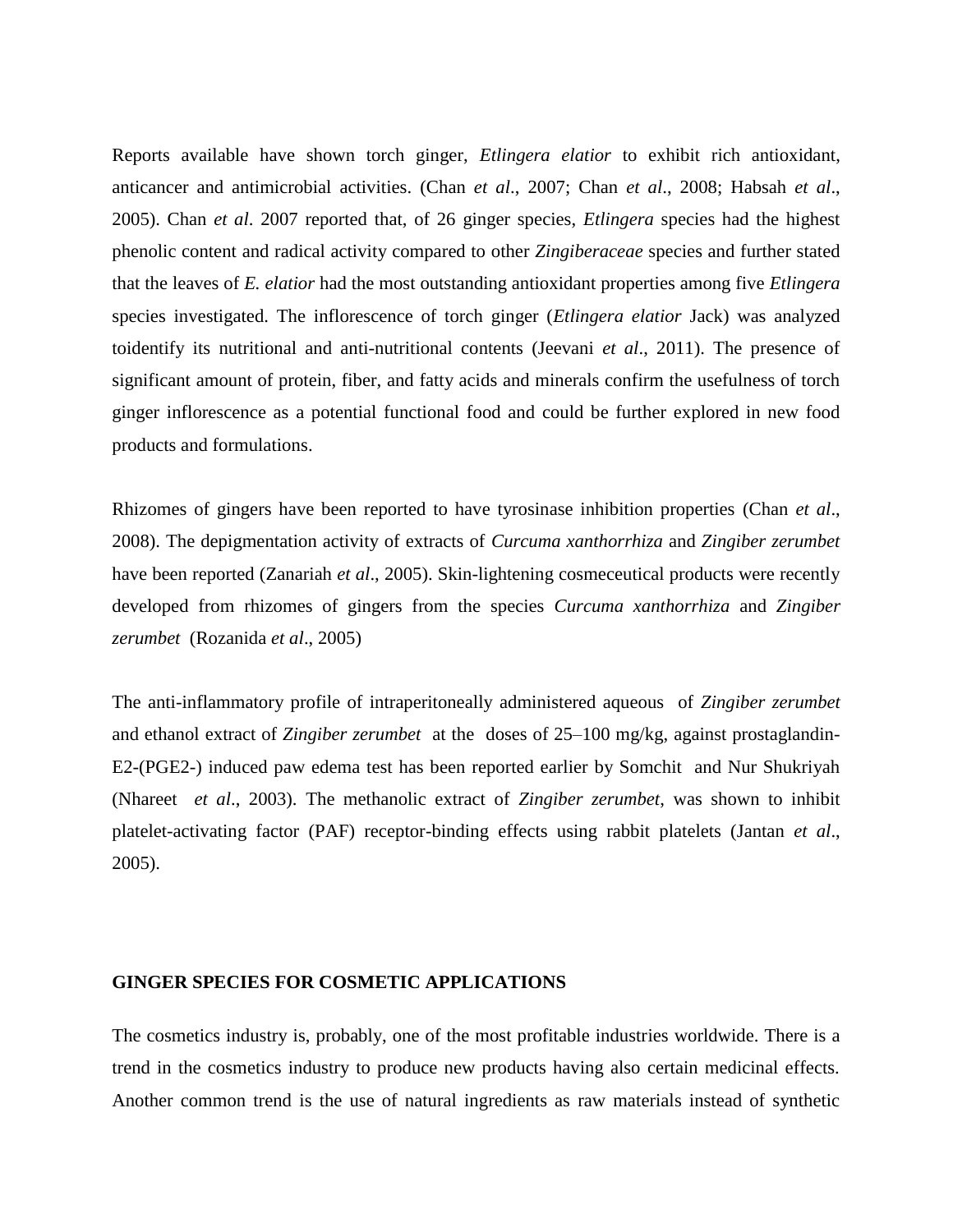components. Among consumers, there is a marked preference for natural products, resulting in the present good market positioning of products containing natural ingredients.

Medicinal plants are widely used as bioactive raw materials for cosmetics and personal care products. The source of medicinal plants varies greatly, from wild crafting traditional medicinal plants in China to modern horticultural production systems in North America and Europe. Although some growers make their own extracts, others use contract manufacturers that can be found throughout the world. Issues affecting the sourcing and use of gingers for cosmetics and personal care products such as sustainability, economics, reproducibility and quality control should be addressed by the industry (Barbara, 2012).

The Malagasy ginger showed a unique and characteristic organoleptic and chemical profile which makes them ideal for cosmetic applications. Because of these properties, the company Chanel, has selected the Malagasy ginger and their extractives for use as ingredients for their line of perfumes (Fabien *et al*., 2009).

In Malaysia, extracts from the rhizomes of *Zingiber Zerumbet* and *Curcuma xanthorhiza* have been commercially used in skin lightening products (Ujang *et al.,* 2005, Abdul Rahman *et al.,*  2005). Both the Xanzwhite and NLC Phyto Serum products have been developed by SIRIM Berhad and marketed by the company Sireh Emas marketing Sdn. Bhd. The aqueous and supercritical fluid extracts have been shown to possess good anti tyrosinase activity and inhibit melanin synthesis *in vitro*.

The shell ginger plant (Alpinia Zerumbet) is native to the islands of Okinawa, Japan. The leaves are extremely rich in polyphenol (30 times more than red wine) and traditionally used to brew a healthy, soothing tea. Recently, scientists discovered that these leaves are also highly effective in stimulating collagen synthesis. Kanebo Cosmetics is using the extract in their anti-wrinkle cosmetics (http://www.kanebo.com/science/orientalherbs.html).

Symrise, a global supplier of fragrances, flavorings, cosmetic active ingredients and raw materials as well as functional ingredients launches SymVital® AR, which is a 100 % pure and natural ginger root extract. SymVital® AR is proven to significantly improve the skin texture and smoothness of stressed skin, smoothing wrinkles and enhancing complexion regularity in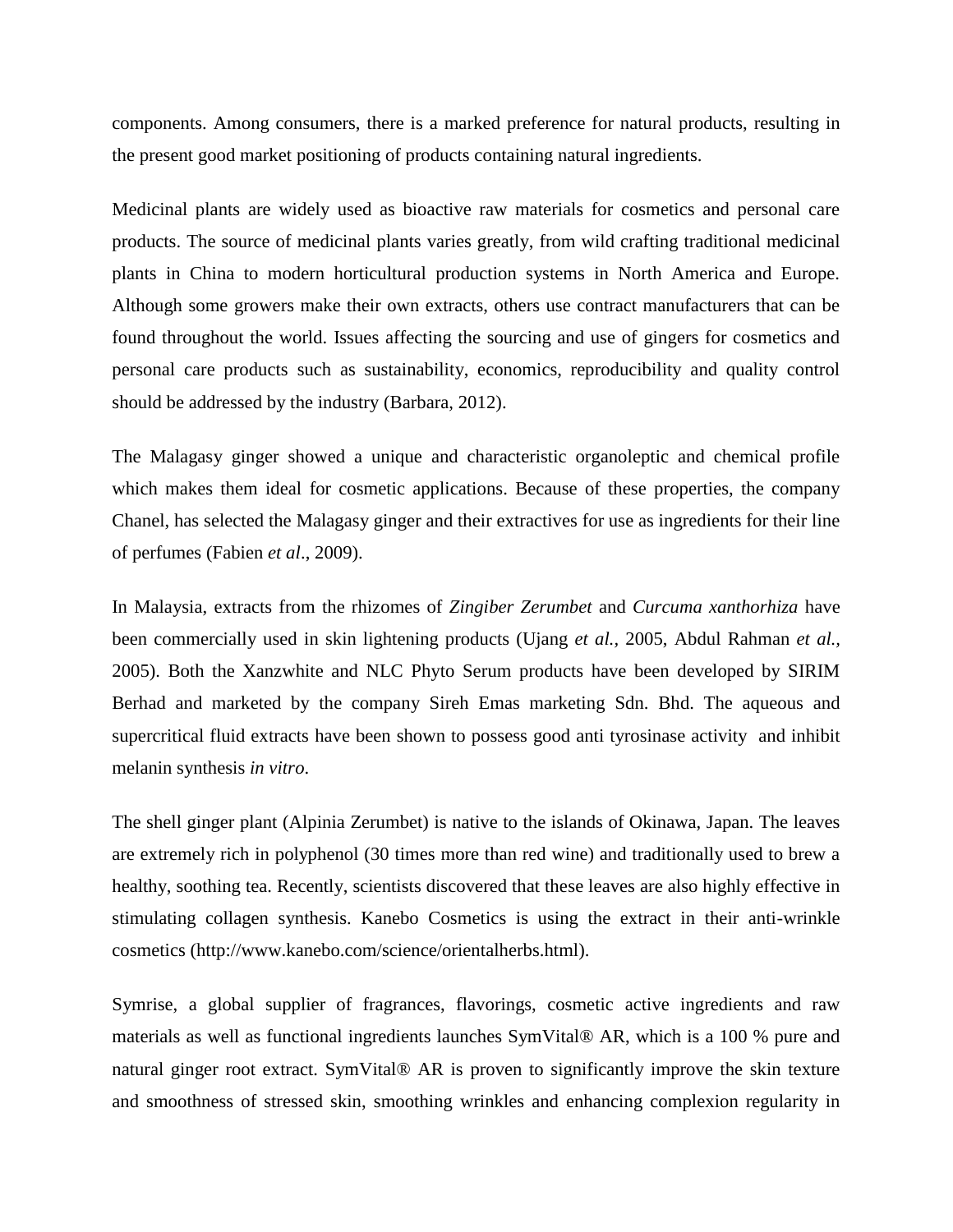three weeks. It also helps to reduce signs of sun damages in less than two weeks (http://www.symrise.com/newsroom/article/universal-and-versatile-skin-beautifier-for-all-agesfrom-ginger-rootbrsymrise-launches-symvitals).

Another company, Sederma has developed a new active from *Zingiber zerumbet* extract obtained through supercritical  $CO<sub>2</sub>$  fluid extraction that helps to alleviate discomfort and premature aging of the leg. The active is said to inhibit the inflammatory phenomena leading to lipid storage and water retention to improve circulation in the legs and relieve the sensation of tiredness. (http://www.cosmeticsdesign-europe.com/Formulation-Science/Sederma-develops-gingerextract-for-ageing-legs).

## **ISSUES ON THE CURRENT APPLICATION OF GINGERS**

Due to the immense demand for gingers, rhizomes as well as whole plants are being collected from the wild in huge quantities. This indiscriminate collection of rhizomes coupled with vanishing forests and grasslands resulted in the depleting of gingers in the wild. Unless some strong conservation measures are taken, many members will move to extinct category in the near future.

Since there is a need to exploit the medicinal properties of gingers, therefore more planting material is needed. Slow propagation rate and the risk of disease transmittance through division by sectioning of the rhizomes have hampered propagation by conventional means.

Thus *in vitro* technique is considered the best alternative that can supply a large number of planting materials for commercial planting. *In vitro* technique is a useful approach for propagating plants on large scale. For ginger species, propagation through conventional technique is time consuming and the risk of disease transmittance is there.

The ginger species have been reported to possess many interesting biological properties which present good potential for cosmetics and pharmaceutical applications. Supercritical fluid extraction technology offers an environmentally friendly process of extracting phytochemicals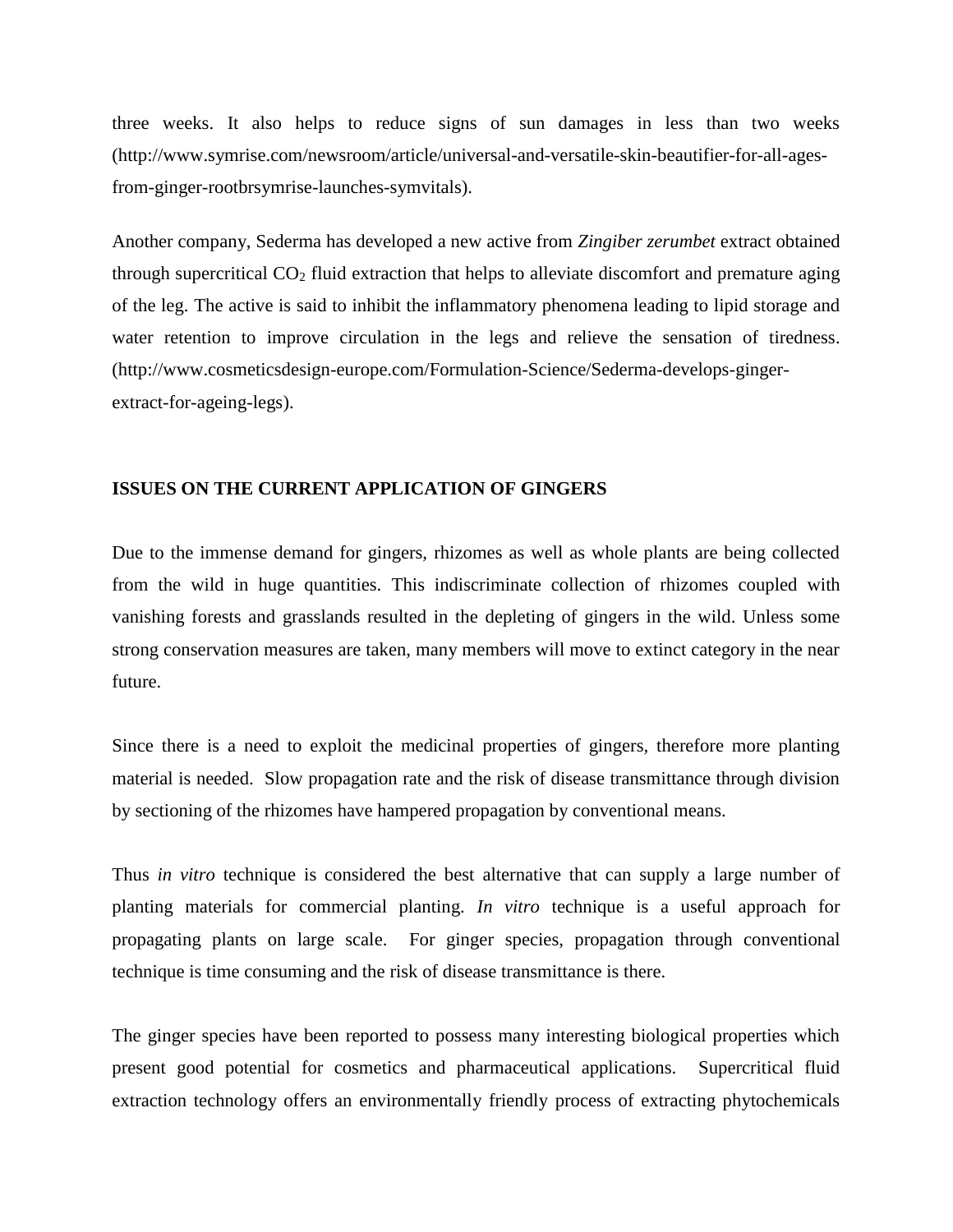from ginger species, free from the hazardous constraints of using solvents for extraction. Advances in the use of use of extracts and phytochemicals from ginger species will require the efforts to address the issues such as sustainability of supply chain, standardization and quality control, efficient extraction processes, stability and proven efficacy of the extracts among other things.

Regardless of the source material or extraction process, quality control issues like contamination, reproducibility, standardization, toxicity, and protection of actives must be addressed. Additionally, sustainability of the supply chain is an important issue, not only to assure a continuous supply of raw material, but to ensure the supply chain is not harming the environment or society.

## **CONCLUSION**

It is anticipated that in the future, the ginger species will continue to become the treasure trove of useful phytochemicals and extracts for use in the cosmetics and pharmaceutical industry. Innovation in the area of gingers for use in cosmetic products is largely consumer-driven. Today's consumer demands products that are safe, natural, and sustainable but still effective and economical.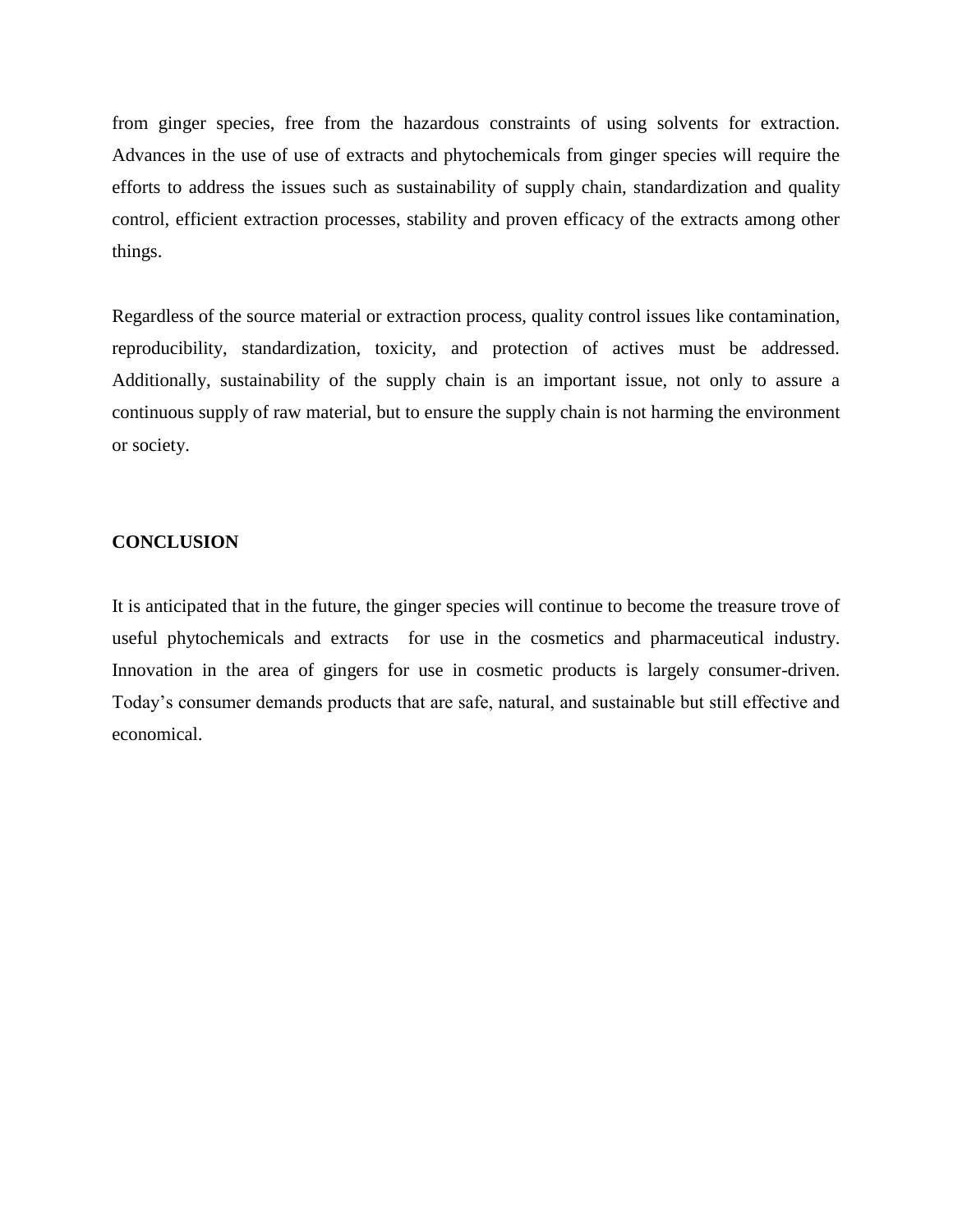# **REFERENCES**

Abdelmageed A. H. A, Faridah Q. Z, Nur Amalina A., Yaccob M. (2011). The influence of organ and post- harvest drying period on yield and chemical composition of the essential oils of *Etlingera elatior*(*Zingiberaceae*). *J. Med. Plants Res*., **5**(**15**): pp 3432-3439.

Ali G., Hawa Z. E. J., and Asmah R. (2010). Identification and Concentration of some flavonoid components in Malaysian young ginger (*Zingiber officinale* Roscoe) varieties by a high performance liquid chromatography method: *Molecules*, **15:** pp 6231-6243

Abdul Rahman R., Nurul Izza N., Mohd Helme M. H., Zanariah U. (2006). Xanzwhite – Cosmeceutical Products from *Zingerbereaceae.* In Proceedings of the Seminar on Medicinal & Aromatic Plants: Harnessing Cures from Nature, pp 31-36.

Bartley J., Jacobs A. (2000). Effects of drying on flavour compounds in Australian grown ginger (Zingiber officinale). *J Sci Food Agric*, **80**: pp 209-215

Bhuiyan, N. I., Chowdhury, J. U., and Begum, J. (2009). Chemical investigation of the leaf and rhizome essential oils of *Zingiber zerumbet* (L.) Smith from Bangladesh," *Bangladesh Journal of Pharmacology*, **4**: pp. 9–12

Bin J.I., Mohd Y.M.S., Chin C.B., Sim N.L. (2003). Antifungal activity of the essential oils of nine *Zingiberaceae* species. Pharm Bio I. **41**: pp 392–97

Burkill, I. H. (1935). A Dictionary of the Economic Products of the Malay Peninsula Volume I, pp 1078-1079.

Burkill, I.H. (1966). A Dictionary of the economic products in the Malay Peninsular, Ministry of Agriculture and Cooperatives, Kuala Lumpur, Malaysia. Vols. 1-2., 2nd ed

Campbell C. T., Prince M., Landry G.M., Kha, V., Kleiner, H.E. (2007) Pro-apoptotic effects of 1' acetoxychavicol acetate on in human breast carcinoma cells. Toxicol. Lett. **173**(3): pp 151-160

Chan E. W. C., Lim Y. Y., Omar M. (2007). Antioxidant and antimicrobial activity of leaves of *Etlingera* species (Zingiberaceae) in Peninsular Malaysia. Food Chem. **104**: pp 1586-1593.

Chan E. W. C, Lim Y. Y., Wong L. F., Lianto F. S., Wong S. K., Lim K. K., Joe C. F., Lim T .Y. (2008). Antioxidant tyrosinase inhibition properties of leaves and rhizomes of ginger species. Food Chem., **109**: pp 477-483.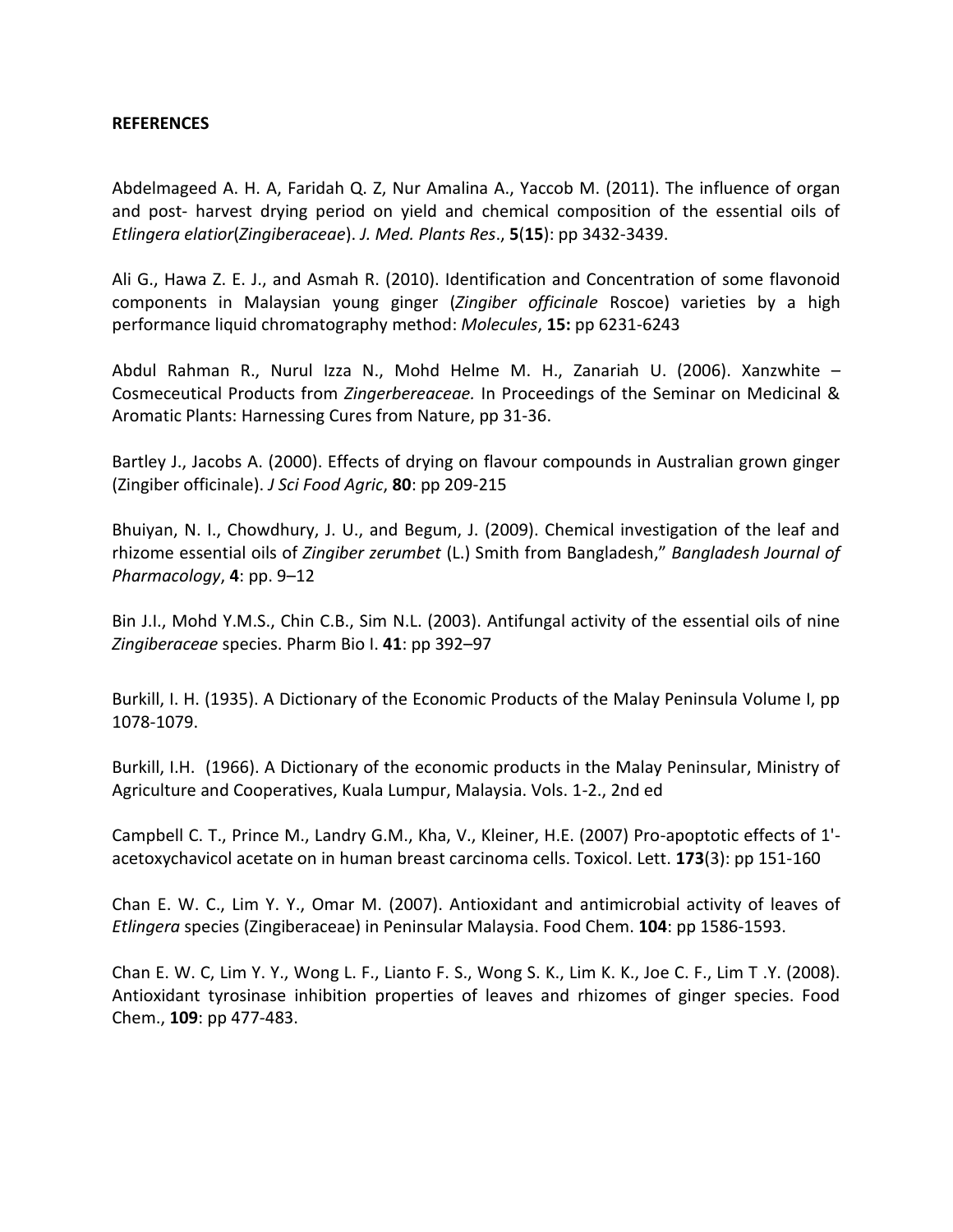Cheenpracha, S., Karalai, C., Ponglimanont, C., Subhadhirasakul, S., and Tewtrakul, S. (2005). Anti-HIV-1 proteaseactivity of compounds from *Boesenbergia pandurata*. *Bioorganic and Medicinal Chemistry* **16**: pp 1710-1714.

El-Sharaky A. S., Newairy A. A., Kamel M. A., Eweda S. M. (2009). Protectiveeffect of ginger extract against bromobenzene-induced hepatotoxicityin male rats. Food Chem Toxicol. **47**: pp 1584-1590.

Giwanon R., Thubthimthed S., Rerk-am U., Sunthorntanasart T. (2000). Antimicrobial activity of terpinen-4-ol and sabinene. *Thai J Pharm Sci*. pp 24 -27.

Huang G. C., Chien T. Y., Chen L. G., and Wang C. C. (2005). Antitumor effects of zerumbone from *Zingiber zerumbet* in P-388D cells in vitro and in vivo, *Planta Medica*, vol. **71:** pp. 219–224

Habib S. H., Makpol S., Abdul Hamid N. A., Das S., Ngah W. Z., Yusof Y. A. (2008). Ginger extract (*Zingiber officinale*) has anti-cancer and anti-inflammatory effects on ethionine-induced hepatoma rats. Clinics (Sao Paulo). **63**: pp 807-813

Habsah M., Ali A. M., Lajis N. H., Sukari M. A., Yap Y. H., Kikuzaki H., Nakatani N. (2005). Antioxidative constituents of *Etlingera elatior*. *J. Nat. Prod*., **68(2):** pp 285-288.

Habsah M., Amran M., Mackeen M. M., Lajis N.H., Kikuzaki H., Nakatani H., Rahman A., Ghafar A., Ali A. M. (2000). Screening of *Zingiberaceae* extracts for antimicrobial and antioxidant activities. *J Ethnopharmacol*. **72**: pp 403-10.

http://www.cosmeticsdesign-europe.com/Formulation-Science/Sederma-develops-gingerextract-for-ageing-legs

http://www.kanebo.com/science/orientalherbs.html

[https://www.symrise.com/newsroom/article/universal-and-versatile-skin-beautifier-for-all](https://www.symrise.com/newsroom/article/universal-and-versatile-skin-beautifier-for-all-ages-from-ginger-rootbrsymrise-launches-symvitals/)[ages-from-ginger-rootbrsymrise-launches-symvitals/](https://www.symrise.com/newsroom/article/universal-and-versatile-skin-beautifier-for-all-ages-from-ginger-rootbrsymrise-launches-symvitals/)

Ibrahim, H. Hedychium, In J. L. C. H. van Valkenburg and N. Bunyapraphatsara (2001). Plant resources of south-east Asia. Leiden, Netherlands:Backhuys Publisher. **12**: pp. 290–295

Ichikawa, H., Takada, Y., Murakami, A., Aggarwal, B.B. (2005) Identification of a novel blocker of IkB[alpha] kinase that enhances cellular apoptosis and inhibits cellular invasion through suppression of NF-[kappa]B regulated gene products. *J. Immunol*. **174**: pp 7383-7392

Itokawa H., Morita H., Sumitomo T., Totsuka N., Takeya K. (1987). Antitumour principles from *Alpinia galanga*. *Planta Med*. **53**:pp 32-33.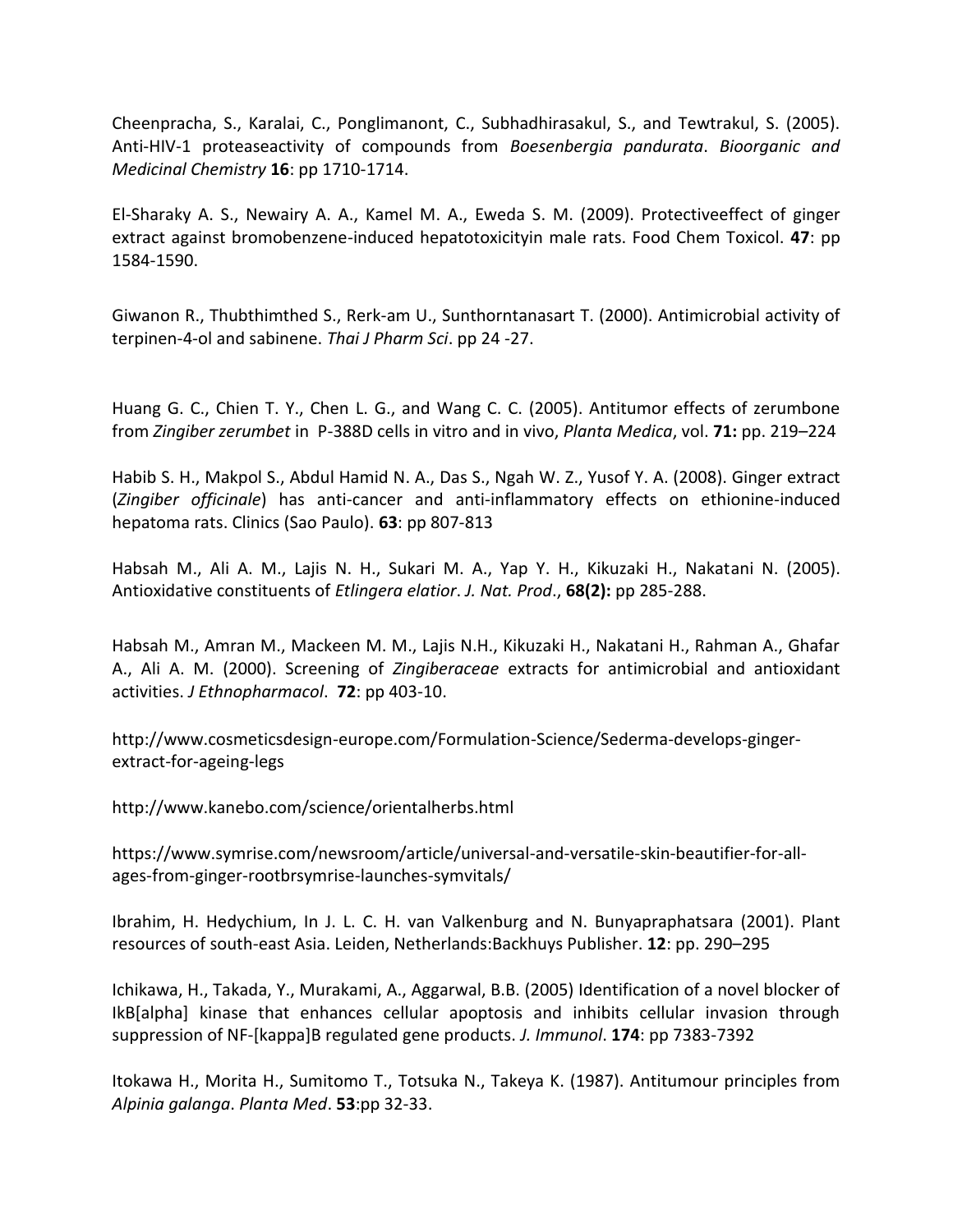Jaipetch T., Kanghae S., Pancharoen O., Patrick V. A., Reutrakul V., Tuntiwachwuttikul P., and White A. H.(1982). Constituents of *Boesenbergia pandurata* (syn. *Kaempferia pandurata*): Isolation, crystal structure and synthesis of (±)-Boesenbergin A. *Aust. J. Chem.* **35**: pp 351-361.

Janssen A. M., Scheffer J. J. C. (1985). Acetoxychavicol acetate, an antifungal conponent of *Alpinia galanga*. Planta Med. **6**: pp 507-511

Jantan I., Rafi I. A. A. and Jalil J. (2005). Platelet-activating factor (PAF) receptor-binding antagonist activity of Malaysian medicinal plants, *Phytomedicine*, vol. **12**: pp. 88–92.

Jeevani Osadee Wijekoon, M. M., Karim, A. A. and Bhat, R. (2011) Evaluation of nutritional quality of torch ginger (*Etlingera elatior* Jack.) inflorescence. *International Food Research Journal* **18(4):** pp 1415-1420

Jitoe A., Masuda T., Mabry T.J. (1994) Novel antioxidants, cassumunarin A, B, and C from *Zingiber Cassumunar*. Tetrahedron. **35**: pp 981-84

John K. W., Prince L. M., and Williams K. J. (2002). The Phylogeny And A New Classification Of The gingers (*Zingiberaceae*): Evidence From Molecular Data1 American Journal Of Botany, **89**:pp 1682–1696.

Kanjanapothi D., Soparat P., Panthong A., Tuntiwachwuttikul P., Reutrakul V. (1987). A uterine relaxant compound from *Zingiber cassumunar*. *Planta Med*. **53**: pp 329–32.

Kishore N. and Dwivedi R. S. (1992). Zerumbone: a potential fungitoxic agent isolated from *Zingiber cassumunar* Roxb. *Micopathologia* **120(3):** pp 155-159.

Kondo A., Ohigashi H., Murakami A. (1993). A potent inhibitor of tumor-promoter-induced Epstein Barr virus activation. 1'-acetoxychavicol acetate from *Languas galanga*, a traditional Thai condiment. *Biosci. Biotechnol. Biochem*. **57**:pp 1344-1345

Langner E, Greifenberg S, Gruenwald J. (1998) Ginger: history and use. *Adv Ther*. **15**: pp 25-30

Larsen K., Ibrahim H., Khaw S.H., and Saw L.G. (1999). Gingers of Peninsular Malaysia and Singapore, Natural History Publications (Borneo), Kota Kinabalu

Lim C. K. (2003). Taxonomic notes on Elettariopsis Baker and new taxafrom Peninsular Malaysia and Thailand. *Folia Malaysiana*, **4**: pp 205–226.

Ling L. R., Wahab N. A. and Abidin Z., (2005). Cytotoxic Activity of Selected *Zingiberaceae*. *Malaysian Journal ofScience* **24**: pp 207-2124.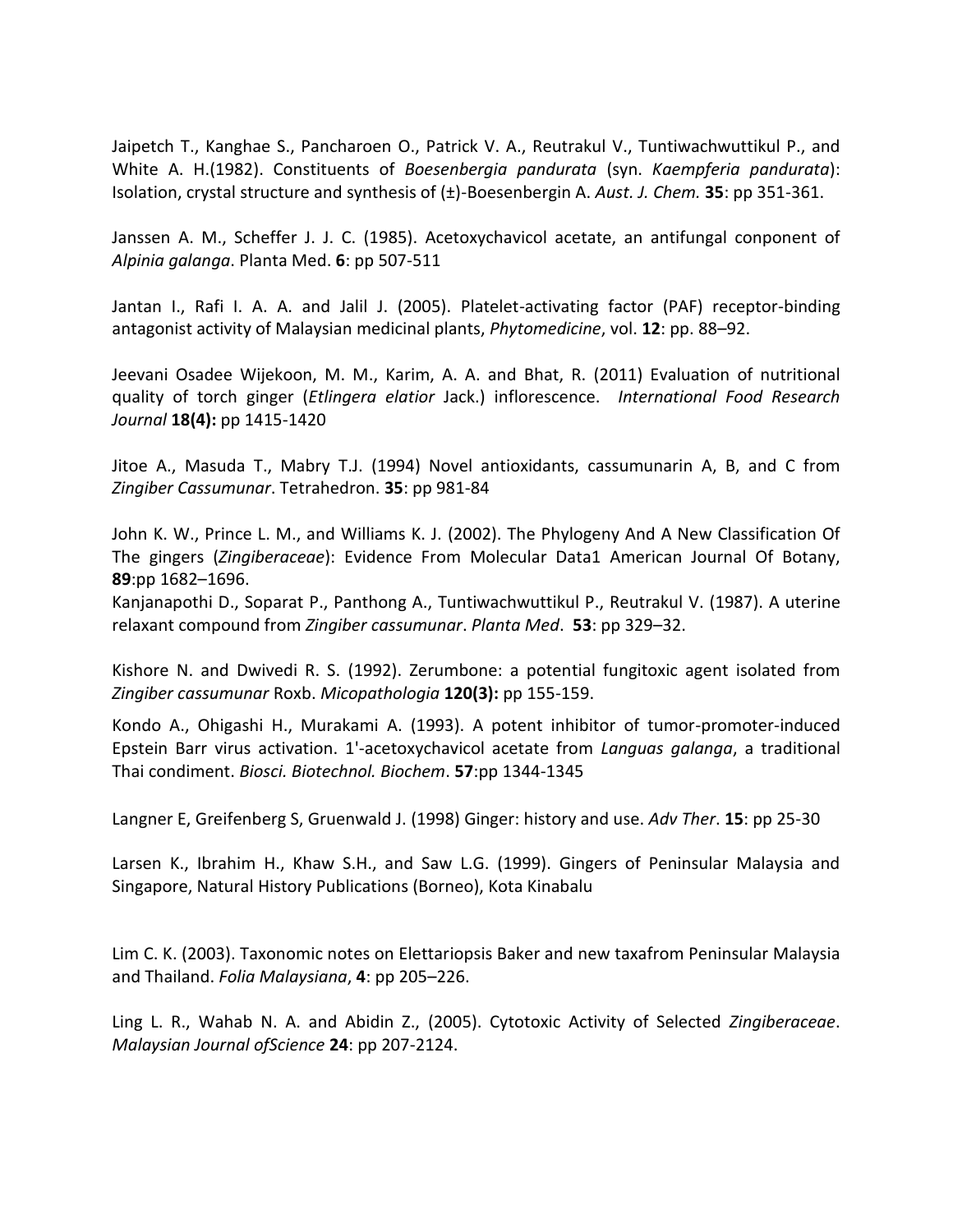Matsuda A, Wang Z, Takahashi S, Tokuda T, Miura N, Hasegawa J. (2009) Upregulation of mRNA of retinoid binding protein and fatty acid binding protein by cholesterol enriched-diet and effect of ginger onlipid metabolism. *Life Sci*, **84**: pp 903-907.

Mahidol C., Tuntiwachwuttikul P., Reutrakul V., and Taylor W. C.(1984). Constituents of *Boesenbergia pandurata* (syn. *Kaempferia pandurata*). Isolation and synthesis of (±)- Boesenbergin B. *Aust. J. Chem.* **37**: pp 1739-1745.

Mongkolsuk S., Dean F. M.(1964). Pinostrobin and Alpinetin from *Kaempferia pandurata*. *J. Chem. Soc*. Pp 4654-4655.

Mpalantinos, M. A., Soares de Moura, R., Parente, J. P., & Kuster, R. M. (1998). Biologically active flavonoids and kava pyrones from the aqueous extract of *Alpinia zerumbet*. *Phytotherapy Research*, *12*(6), 442-444.

Nhareet Somchit M. and M. H. Nur Shukriyah. (2003). Anti- inflammatory property of ethanol and water extracts of *Zingiber zerumbet*," *Indian Journal of Pharmacology*. **35**: pp 181–182.

Oliveros M.B. (1996). Preformulation studies on terpinen-4-ol from *Zingiber purpureum Rosc*. In: Proceedings of the 2nd Symposium on the Family *Zingiberaceae*. (eds). Guangzhou, Zhongshan University Press. pp 180-86.

Ozaki Y, Kawahara N, Harada M (1991). Anti-inflammatory effect of *Zingiber cassumunar* Roxb. and its active principles. *Chem. Pharm. Bull.* **39(9):** pp 2353-6.

Piromrat K, Tuchinda M, Geadsomnuig S, Koysooko R. (1986) Antihistaminic effect of "Plai" (Zingiber cassumunar Roxb.) on histamine skin test in asthmatic children. Siriraj Hospital Gazette. **38**: pp 251-56.

Pongpiriyadacha, Y., Nuansrithong, P., Chumbuajan, O., Sirintharawech, N., and Chantip, D. (2008). Gastroprotective effects of the extract from *Alpinia conchigera Griff*., in rats and the possible mechanism. *KMITL Science Journal*. **8:** pp38-45.

Pongprayoon U., Tuchinda P., Claeson P., Sematong T. (1997). Topical antiinflammatory activity of the major lipophilic constituents of the rhizome of *Zingiber cassumunar*. Part 1. The essential oil. *Phytomedicine*. **3**: pp 319-22.

Rozanida A. R., Nurul Izza N., Mohd Helme M. H., Zanariah U. (2005) Xanzwhite – Cosmeceutical Products from *Zingebereaceae*. In Proceedings of the Seminar on Medicinal & Aromatic Plants : Harnessing Cures from Nature. 13-14 September 2005. Kuala Lumpur: Forest Research Institute Malaysia.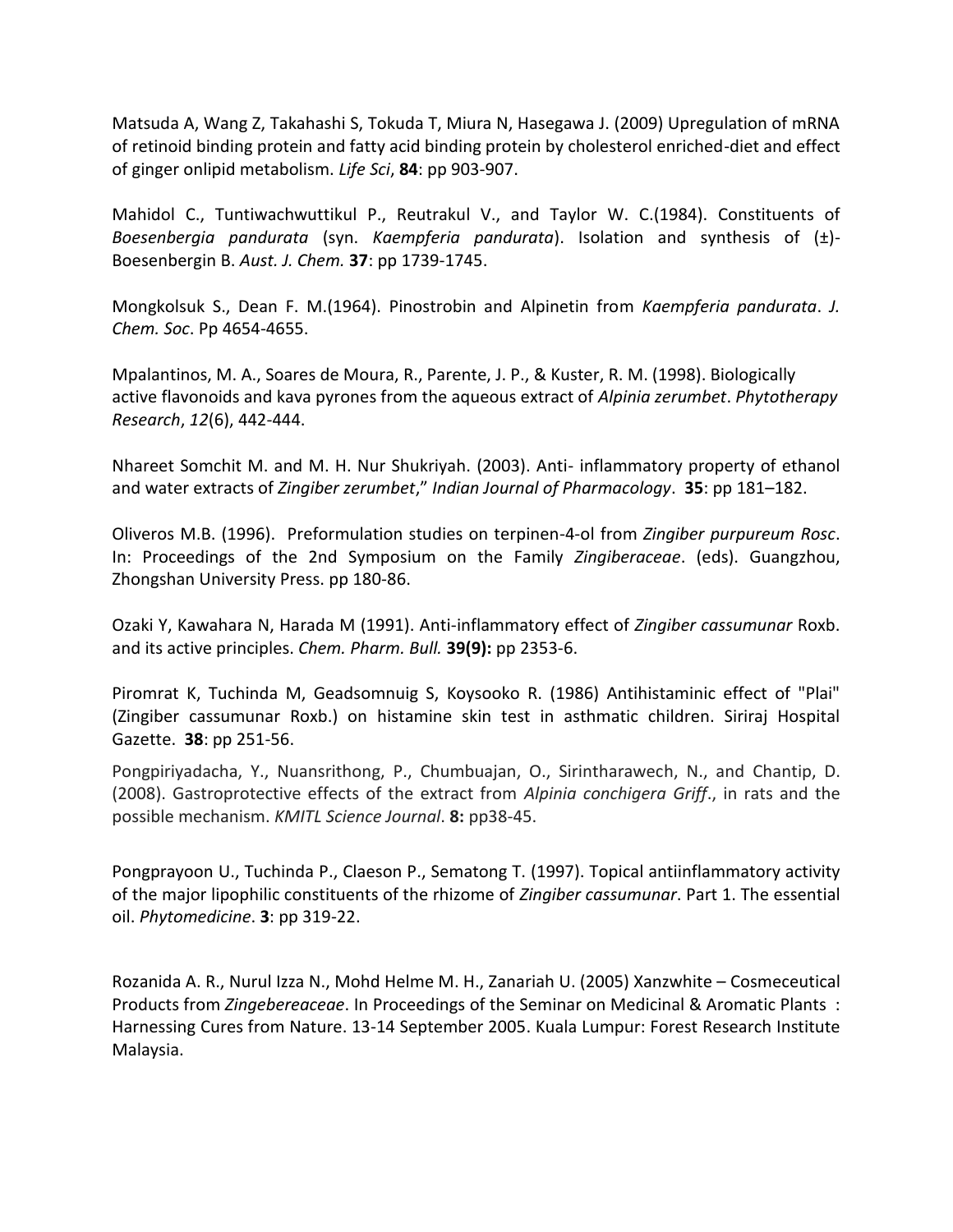Shati AA, Elsaid FG: (2009) Effects of water extracts of thyme (*Thymus vulgaris*)and ginger (*Zingiber officinale Roscoe*) on alcohol abuse. *Food ChemToxicol*. **47**: pp 1945-9

Schmidt B. M., (2012). Responsible Use of Medicinal Plants for Cosmetics. *HortScience*. **47:** pp 985-991.

Scorza F., Holderith S., Ormancey X. (2009). Comparison of ginger extracts from Africa and Asia discovery of the specificity of the Madagascar Ginger for the cosmetic industry. *[African Natural](http://pubs.acs.org/isbn/9780841269873)  [Plant Products: New Discoveries and Challenges in Chemistry and Quality](http://pubs.acs.org/isbn/9780841269873)*, **28**: pp 527–535,

Sirirugsa, P. 1998. Thai *Zingiberaceae*: Species diversity and their uses. *Pure Appl. Chem.* **70:** pp 2111-2118

Stoilova I, Krastanov A, Stoyanova A, Denev P, Gargova S. (2007) Antioxidant activity of a ginger extract (*Zingiber officinale*). *Food Chem*,**102**: pp 764-770.

Sulaiman M. R., Tengku Mohamad T. A., Shaik Mossadeq W. M. *et al*., (2010) Antinociceptive activity of the essential oil of *Zingiber zerumbet*. *Planta Medica*. **76(2)**: pp. 107–112

Tarek K Motawi, Manal A Hamed, Manal H Shabana, Reem. (2011). *Zingiber officinale* acts as a nutraceutical agent against liver fibrosis. *Nutrition & Metabolism*, **8**:40

Tepe, B.; Sokmen, M.; Akpulat, H.A.; Sokmen, A. (2006) Screening of the antioxidant potentials of six*Salvia* species from Turkey. *Food Chem. 95*: pp 200–204.

Tripathi P, Dubey NK, Shukla AK. (2008) Use of some essential oils as post-harvest botanical fungicides in the management of grey mould of grapes caused by Botrytis cinerea. *World J Microb Biotech*. **24**: pp 39-46.

Tushar, S. Basak, G. C. Sarma, and L. Rangan, (2010) Ethnomedical uses of Zingiberaceous plants of Northeast India, *Journal of Ethnopharmacology* **132** :pp. 286–296

Vimala S., Norhanom A. W., and Yadav M. (1999) Anti-tumour promoter activity in Malaysian ginger rhizobia used in traditional medicine, *British Journal of Cancer*, **80**: pp. 110 –116.

Vo, V.C. *Dictionary of Vietnamese Medicinal Plants*, ( 1997) Ho Chi Minh City, Publishing House Medicine

Wutthithamavet, W. (1997). *Thai Traditional Medicine*, Odean Store Press, Bangkok, Thailand,

Yang X., Eilerman R.G. (1999). Pungent principle of *Alpinia galanga* (L.)Swartz and its application. *J. Agric. Food. Chem*. **47**: pp 1657-1662